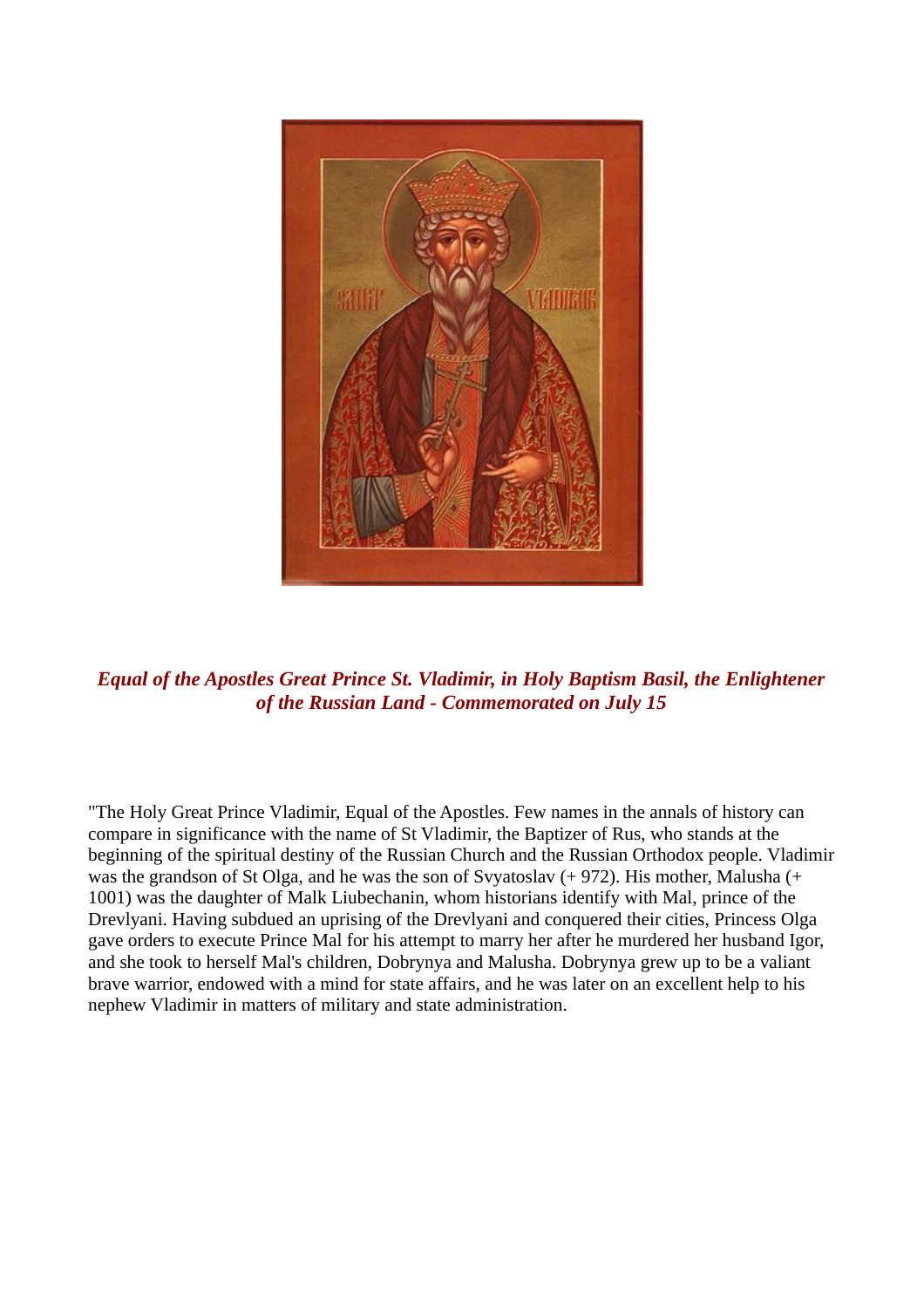

*Icon of St. Olga the Princess of Russia (taken from: [http://www.christopherklitou.com/icon\\_11\\_july\\_olga\\_princess\\_of\\_russia.htm\)](http://www.christopherklitou.com/icon_11_july_olga_princess_of_russia.htm)*

The "capable girl" Malusha became a Christian (together with Great Princess Olga at Constantinople), but she preserved in herself a bit of the mysterious darkness of the pagan Drevlyani forests. Thus she fell in love with the austere warrior Svyatoslav, who against the will of his mother Olga made her his wife. The enraged Olga, regarding as unseemly the marriage of her "housekeeper" and captive servant to her son Svyatoslav, heir to the Great Kiev principality, sent Malusha away to her own native region not far from Vybut. And there in about the year 960 was born the boy with the Russian pagan name Volodimir, meaning peaceful ruler, ruling with a special talent for peace.

In the year 970 Svyatoslav set out on a campaign from which he was fated not to return. He had divided the Russian Land among his three sons. At Kiev Yaropolk was prince; at Ovrucha, the center of the Drevlyani lands, was Oleg; at Novgorod was Vladimir. In his first years as prince, we see Vladimir as a fierce pagan. He headed a campaign, in which the whole of pagan Rus is sympathetic to him, against Yaropolk the Christian, or in any case, according to the chronicles, "having given great freedom to the Christians", on July 11, 978 he entered into Kiev, having become the "sole ruler" of the Kiev realm, "having subdued the surrounding lands, some by peaceful means, and the unsubmissive ones by the sword."

Though Vladimir indulged himself in a wild, sensuous life, he was far from the libertine that they sometimes portray him as being. He "shepherded his land with truth, valor and reason", as a good and diligent master, of necessity he extended and defended its boundaries by force of arms, and in returning from military campaigns, he made for his companions and for all Kiev liberal and merry feasts.

But the Lord prepared him for another task. Where sin increases, there, in the words of the Apostle, grace abounds (Rom. 5: 20). "And upon him came visitation of the Most High, and the All-Merciful eye of the Good God gazed upon him, and shone forth the thought in his heart, of understanding the vanity of idolous delusion, and of appealing to the One God, Creator of all things both visible and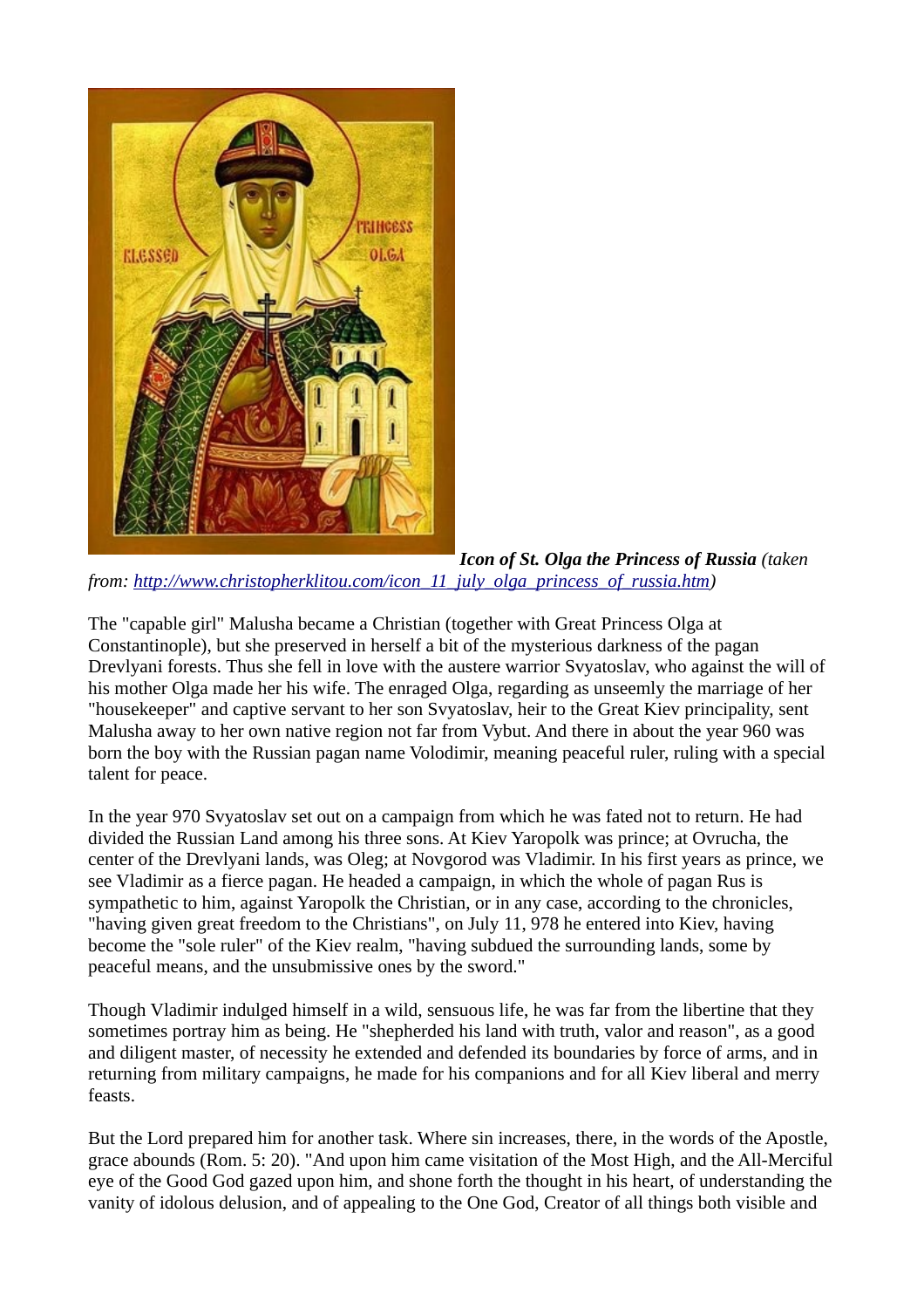invisible." The matter of accepting Baptism was facilitated through external circumstances. The Byzantine Empire was in upheaval under the blows of the mutinous regiments of Bardas Skliros and Bardas Phocas, each of whom sought to gain the imperial throne. In these difficult circumstances the emperors, the coregent brothers Basil the Bulgar-Slayer and Constantine, turned for help to Vladimir.

Events unfolded quickly. In August 987 Bardas Phocas proclaimed himself Emperor and moved against Constantinople, and in autumn of that same year the emissaries of Emperor Basil were at Kiev. "And having exhausted his (Basil's) wealth, it compelled him to enter into an alliance with the Emperor of the Russians. They were his enemies, but he besought their help," writes one of the Arab chronicles of events in the 980s. "And the Emperor of the Russians consented to this, and made common cause with him."

As a reward for his military help, Vladimir asked for the hand of the emperors' sister Anna, which for the Byzantines was an unheard of audacity. Princesses of the imperial lineage did not marry "barbarian" rulers, even if they were Christians. At the same time the emperor Otto the Great was seeking the hand of Anna for his son, and he was refused. However, in Vladimir's case Constantinople was obliged to consent.

An agreement was concluded, according to which Vladimir had to send the emperors six thousand Varangians, and to accept holy Baptism. Under these conditions he would receive the hand of the imperial daughter Anna. Thus in the strife of human events the will of God directed the entering of Rus into the grace-filled bosom of the Ecumenical Church. Great Prince Vladimir accepted Baptism and sent the military assistance to Byzantium. With the aid of the Russians, the mutineers were destroyed and Bardas Phocas killed. But the Greeks, gladdened by their unexpected deliverance, were in no hurry to fulfill their part of the bargain.



*11th Century Mosaic in the Holy Wisdom Cathedral, Kiev, showing the Communion of the Apostles (taken from: [http://www.icon-art.info/hires.php?lng=en&type=1&id=991\)](http://www.icon-art.info/hires.php?lng=en&type=1&id=991)*

Vexed at the Greek duplicity, Prince Vladimir "hastened to collect his forces" and he moved "against Korsun, the Greek city," the ancient Chersonessos. The "impenetrable" rampart of the Byzantine realm on the Black Sea fell. It was one of the vitally important hubs of the economic and mercantile links of the empire. This blow was so much felt, that its echo resounded throughout all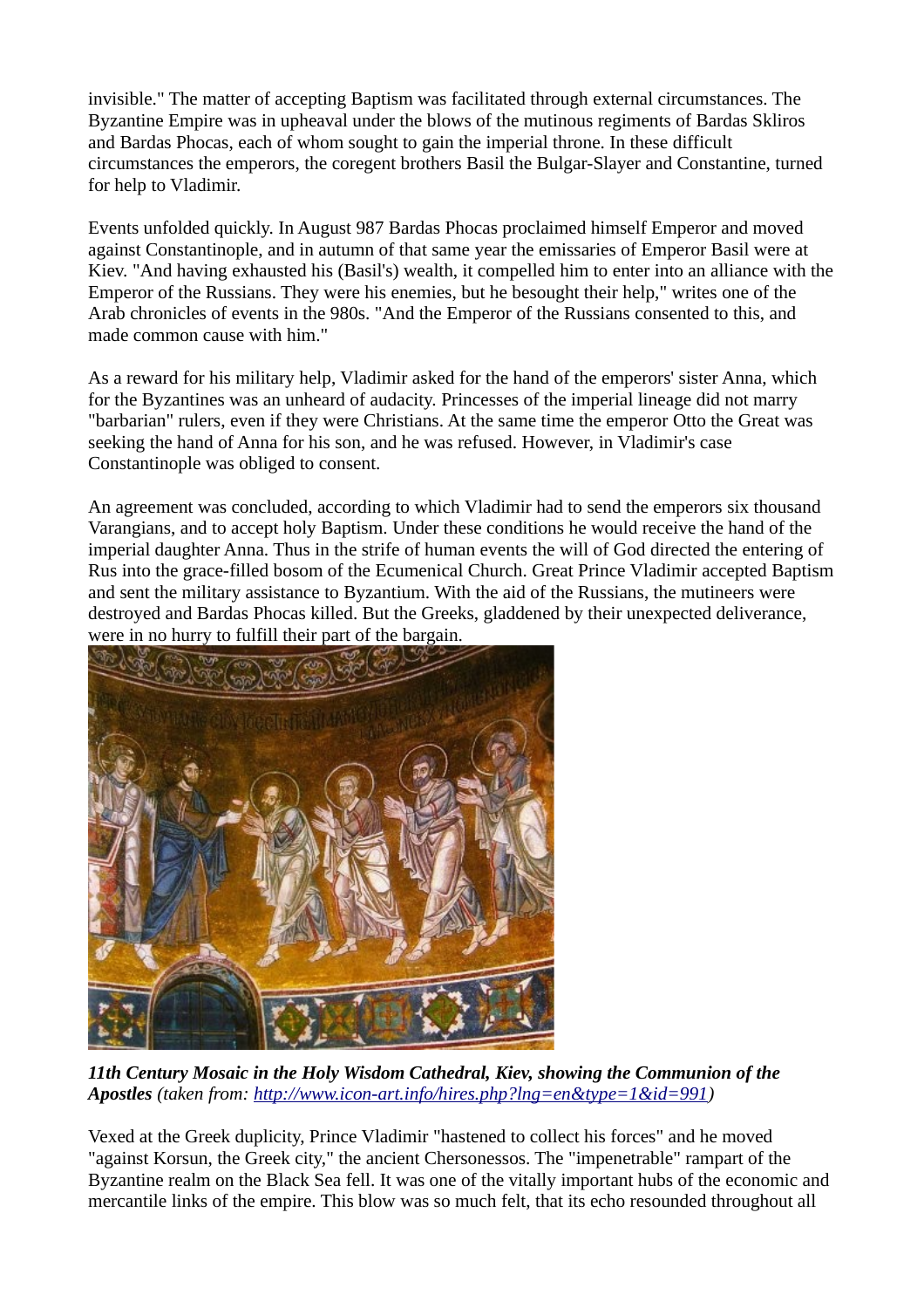the regions of Byzantium.

Vladimir again had the upper hand. His emissaries, the commanders Oleg and Sjbern soon arrived in Constantinople for the imperial daughter. Eight days passed in Anna's preparation, during which time her brothers consoled her, stressing the significance of the opportunity before her: to enable the enlightening of the Russian realm and its lands, and to make them forever friends of the Byzantine realm. At Taurida St Vladimir awaited her, and to his titles there was added a new one: Caesar (Tsar). The haughty rulers of Constantinople had to accede also in this, to bestow upon their new brother-in-law the imperial insignia. In certain of the Greek historians, St Vladimir is termed from these times as a "mighty basileios-king", he coins money in the Byzantine style and is depicted on it with the symbols of imperial might: in imperial attire, and on his head the imperial crown, and in his right hand the sceptre with cross.

Together with the empress Anna, there arrived for the Russian See Metropolitan Michael ordained by holy Patriarch Nicholas II Chrysoberges. He came with his retinue and clergy, and many holy relics and other holy things. In ancient Chersonessos, where each stone brings to mind St Andrew the First-Called, there took place the marriage-crowning of St Vladimir and Blessed Anna, both reminiscent and likewise affirming the oneness of the Gospel of Christ in Rus and in Byzantium. Korsun, the "empress's dowry", was returned to Byzantium. In the spring of 988 the Great Prince and his wife set out through the Crimea, Taman and the Azov lands, which had come into the complexion of his vast realm on the return trip to Kiev. Leading the princely cortege with frequent Services of Thanksgiving and incessant priestly singing they carried crosses, icons and holy relics. It seemed, that the Ecumenical Holy Church was moving into the spacious Russian land, and renewed in the font of Baptism, Holy Rus came forth to meet Christ and His Church.

Then followed an unforgettable and quite singular event in Russian history: the morning of the Baptism of the Kievans in the waters of the River Dneipr. On the evening before, St Vladimir declared throughout the city: "If anyone does not go into the river tomorrow, be they rich or poor, beggar or slave, that one shall be my enemy." The sacred wish of the holy Prince was fulfilled without a murmur: "all our land glorified Christ with the Father and the Holy Spirit at the same time."



*Fresco showing St. Vladimir and the baptism of Russia (taken from: [http://www.pigizois.net/galery/vaptisi\\_roson.jpg\)](http://www.pigizois.net/galery/vaptisi_roson.jpg)* 

It is difficult to overestimate the deep spiritual transformation of the Russian people effected by the prayers of St Vladimir, in every aspect of its life and world-view. In the pure Kievan waters, as in a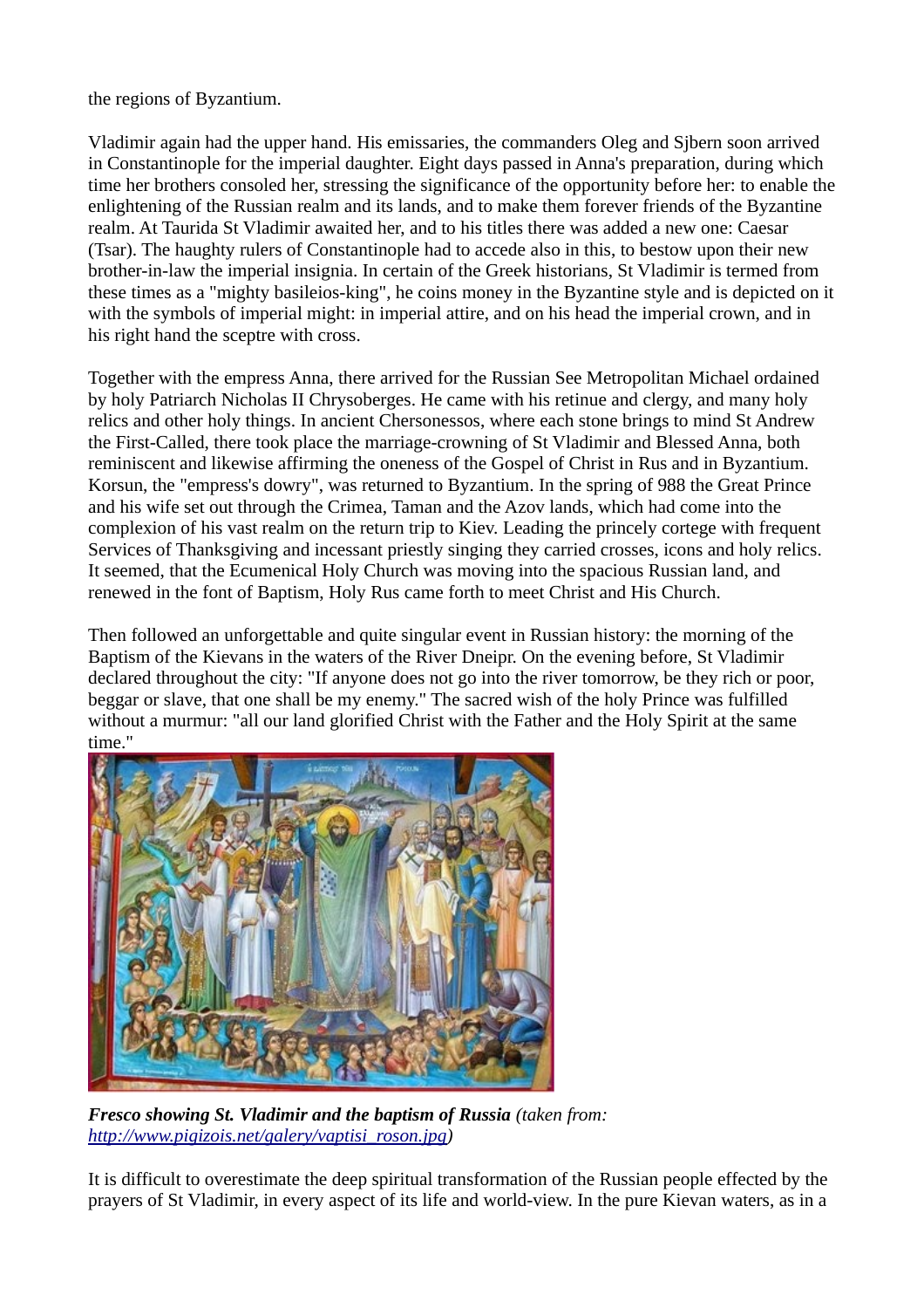"bath of regeneration", there was realized a sacramental transfiguration of the Russian spiritual element, the spiritual birth of the nation, called by God to unforeseen deeds of Christian service to mankind.

"Then did the darkness of the idols begin to lift from us, and the dawn of Orthodoxy appear, and the Sun of the Gospel illumined our land." In memory of this sacred event, the regeneration of Rus by water and the Spirit, the Russian Church established the custom of an annual church procession "to the water" on August 1. Later, the Feast of the Procession of the Honorable Wood of the Life-Creating Cross of the Lord, which Russia celebrated with the Greek Church, was combined with the Feast of the All-Merciful Savior and the Most Holy Theotokos (established by St Andrew Bogoliubsky in the year 1164). In this combination of feasts there is found a precise expression of the Russian theological consciousness, for which both Baptism and the Cross are inseparable.

Everywhere throughout Holy Rus, from the ancient cities to the far outposts, St Vladimir gave orders to destroy the pagan sanctuaries, to flog the idols, and in their place to clear land in the hilly woods for churches, in which altars would be consecrated for the Bloodless Sacrifice. Churches of God grew up along the face of the earth, at high elevated places, and at the bends of the rivers, along the ancient trail "from the Variangians to the Greeks" figuratively as road signs and lamps of national holiness. Concerning the famed church-building activity of St Vladimir, the Metropolitan of Kiev St Hilarion (author of the "Word on Law and Grace") exclaimed: "They demolished the pagan temples, and built up churches, they destroyed the idols and produced holy icons, the demons have fled, and the Cross has sanctified the cities."

From the early centuries of Christianity it was the custom to raise up churches upon the ruins of pagan sanctuaries or upon the blood of the holy martyrs. Following this practice, St Vladimir built the church of St Basil the Great upon a hill, where a sanctuary of Perun had been located, and he built the stone church of the Dormition of the Most Holy Theotokos (Desyatinnaya) on the place of the martyrdom of the holy Varangian Martyrs (July 12). The magnificent temple was intended to become the cathedral for the Metropolitan of Kiev and All Rus, and thus the primal altar of the Russian Church. It was built in five years, and was richly adorned with frescoes, crosses, icons and sacred vessels, brought from Korsun. The day of the consecration of the church of the Most Holy Theotokos, May 12 (in some manuscripts May 11), was ordered by St Vladimir to be inserted into the Church calendar as an annual celebration. This event was linked with other events celebrated on May 11, and it provided the new Church a twofold sense of continuity. Under this day in the calendar is noted the churchly Founding of Constantinople "dedicated by the holy emperor St Constantine as the new capital of the Roman Empire, the city of Constantine is dedicated to the Most Holy Theotokos (330). On this same day of May 11, the church of Sophia, the Wisdom of God was consecrated at Kiev (in the year 960 under St Olga). St Vladimir, having had the cathedral church consecrated to the Most Holy Theotokos, followed the example of St Constantine in dedicating the capital city of the Russian Land (Kiev) to the Queen of Heaven.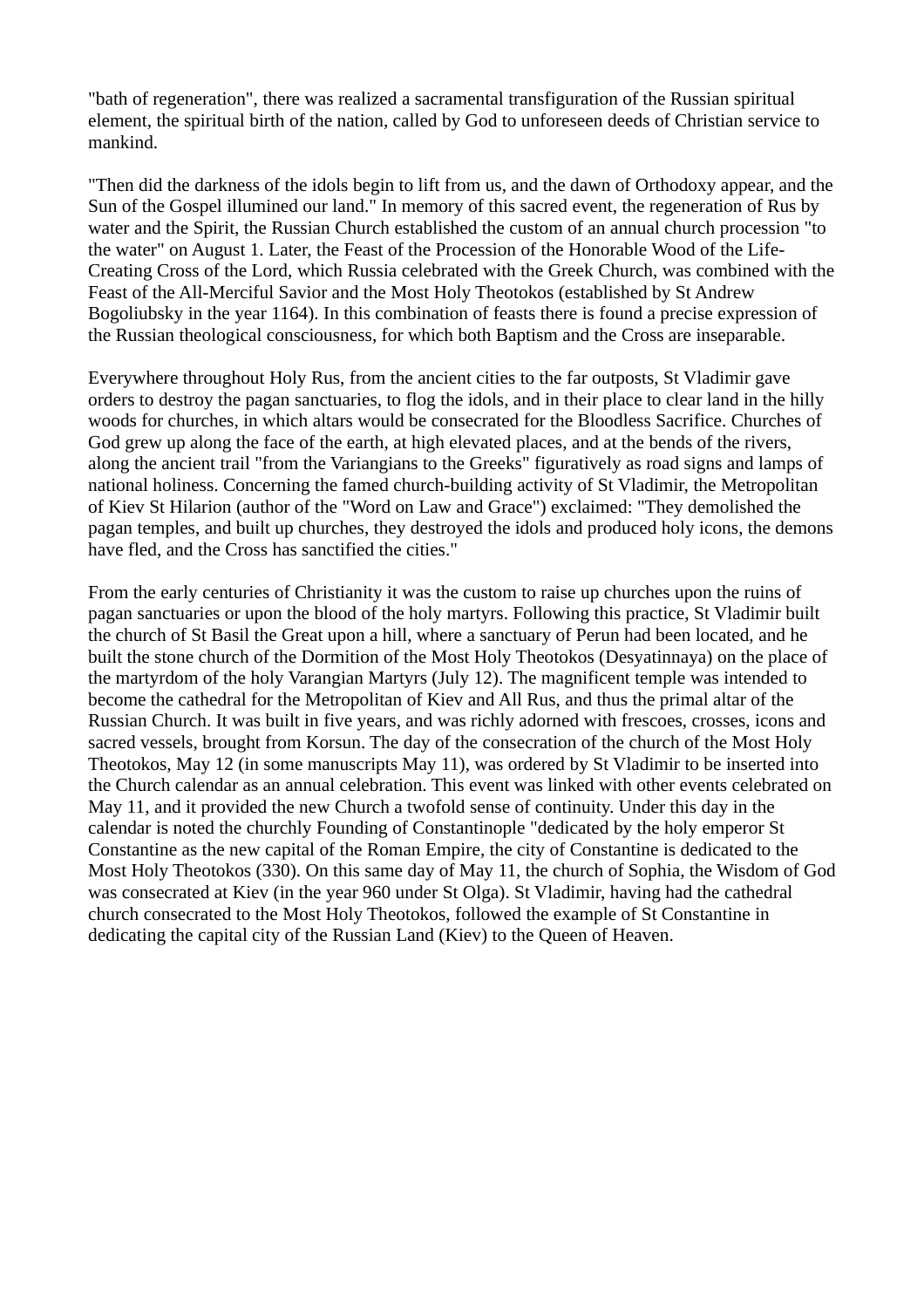

*11th Century Mosaic in Holy Wisdom Cathedral of*

*Kiev depicting the Most-Holy Theotokos (taken from: [http://www.icon-art.info/hires.php?](http://www.icon-art.info/hires.php?lng=en&type=1&id=988) [lng=en&type=1&id=988\)](http://www.icon-art.info/hires.php?lng=en&type=1&id=988)*

Then a tithe or tenth was bestown on the Church; and since this church had become the center of the All-Russian collection of churchly tithes, they called it the Tithe church. The most ancient text of the grant, or church rule by holy Prince Vladimir spoke thus: "For I do bestow on this church of the Holy Mother of God a tenth of all my principality, and also throughout all the Russian Land from all the princely jurisdiction a tithe of squirrel-pelts, and from the merchant, a tithe of the week, and from households each year, a tenth of every herd and every livelihood, to the wondrous Mother of God and the wondrous Savior." The grant also specified "church people" as being free from the jurisdictional power of the prince and his "tiuni" (officials) and placed them under the jurisdiction of the Metropolitan.

The chronicle has preserved a prayer of St Vladimir, with which he turned to the Almighty at the consecration of the Dormition Tithe church: "O Lord God, look down from Heaven and behold, and visit Your vineyard, which Your right hand has planted. And make this new people, whom You have converted in heart and mind to know You, the True God. And look down upon this Your church, which Your unworthy servant has built in the name of the Mother Who gave birth to Thee, the Ever-Virgin Theotokos. And whoever prays in this church, let his prayer be heard, through the prayers of the All-Pure Mother of God."

With the Tithe church and Bishop Anastasius, certain historians have made a connection with the beginnings of Russian chronicle writing. At it were compiled the Life of St Olga and the account of the Varangian Martyrs in their original form, and likewise the "Account, How in the Taking of Korsun, Vladimir came to be Baptized." Here also originated the early Greek redaction of the Lives of the Holy Martyrs Boris and Gleb.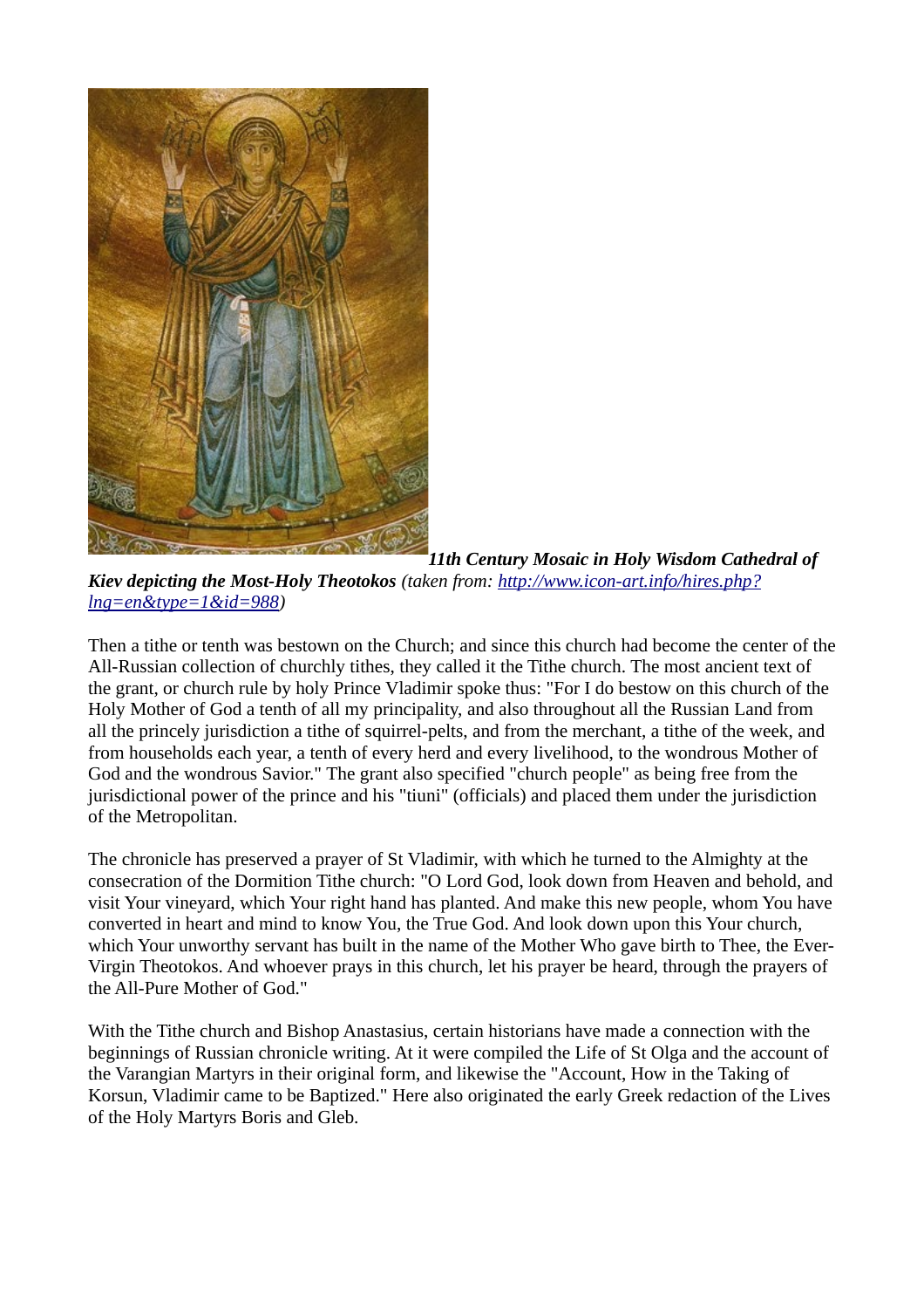

*The Cathedral of Holy Wisdom, Kiev, as it appears today (taken from: [http://upload.wikimedia.org/wikipedia/commons/5/53/Chr%C3%A1m\\_svat%C3%A9\\_Sofie\\_](http://upload.wikimedia.org/wikipedia/commons/5/53/Chr%C3%A1m_svat%C3%A9_Sofie_(Kyjev).jpg) [%28Kyjev%29.jpg\)](http://upload.wikimedia.org/wikipedia/commons/5/53/Chr%C3%A1m_svat%C3%A9_Sofie_(Kyjev).jpg)*

During the time of St Vladimir, the Kiev Metropolitan See was occupied successively by the Metropolitan St Michael (September 30), Metropolitan Theophylactus, who transferred to Kiev from the See of Armenian Sebaste (991-997), Metropolitan Leontius (997-1008), and Metropolitan John I (1008-1037). Through their efforts the first dioceses of the Russian Church were opened: at Novgorod (its first representative was St Joachim of Korsun (+ 1030), compiler of the Joachimov Chronicle), Vladimir-Volyn (opened May 11, 992), Chernigov, Pereslavl, Belgorod, and Rostov. "And thus throughout all the cities and villages there were set up churches and monasteries, and the clergy increased, and the Orthodox Faith blossomed forth and shone like the sun."

To advance the Faith among the newly enlightened people, learned people and schools were needed to help prepare them. Therefore, St Vladimir and the holy Metropolitan Michael "commanded fathers and mothers to take their young children and send them to schools to learn reading and writing." St Joachim of Korsun set up such a school at Novgorod, and they did the same in other cities. "And there were a multitude of schools of scholars, and of these were there a multitude of philosophers."

With a firm hand St Vladimir held in check enemies at the frontiers, and he built fortified cities. He was the first in Russian history to set up a "notched boundary," a line of defensive points against nomadic peoples. "Volodimir began to set up cities along the Desna, along the Vystra, along the Trubezha, along the Sula and along the Stugna. And he settled them with the Novgorodians, the Smolyani, the Chuds and the Vyatichi. He made war against the Pechenegs and defeated them." But the real reason for his success was the peaceful Christian preaching among the pagans of the steppes.

In the Nikol'sk Chronicles under the year 990 was written: "And in that same year there came to Volodimir at Kiev four princes from the Bulgars and they were illumined with Divine Baptism." In the following year "the Pecheneg prince Kuchug came and accepted the Greek faith, and he was baptized in the Name of the Father and of the Son and of the Holy Spirit, and served Vladimir with a pure heart." Under the influence of the holy prince several apparent foreigners were also baptized. For example, the Norwegian "koenig" (king) Olaf Trueggvason (+ 1000) who lived several years at Kiev, and also the renowned Torvald the Wanderer, founder of a monastery of St John the Forerunner along the Dneipr near Polotsk, among others. In faraway Iceland the poet-skalds called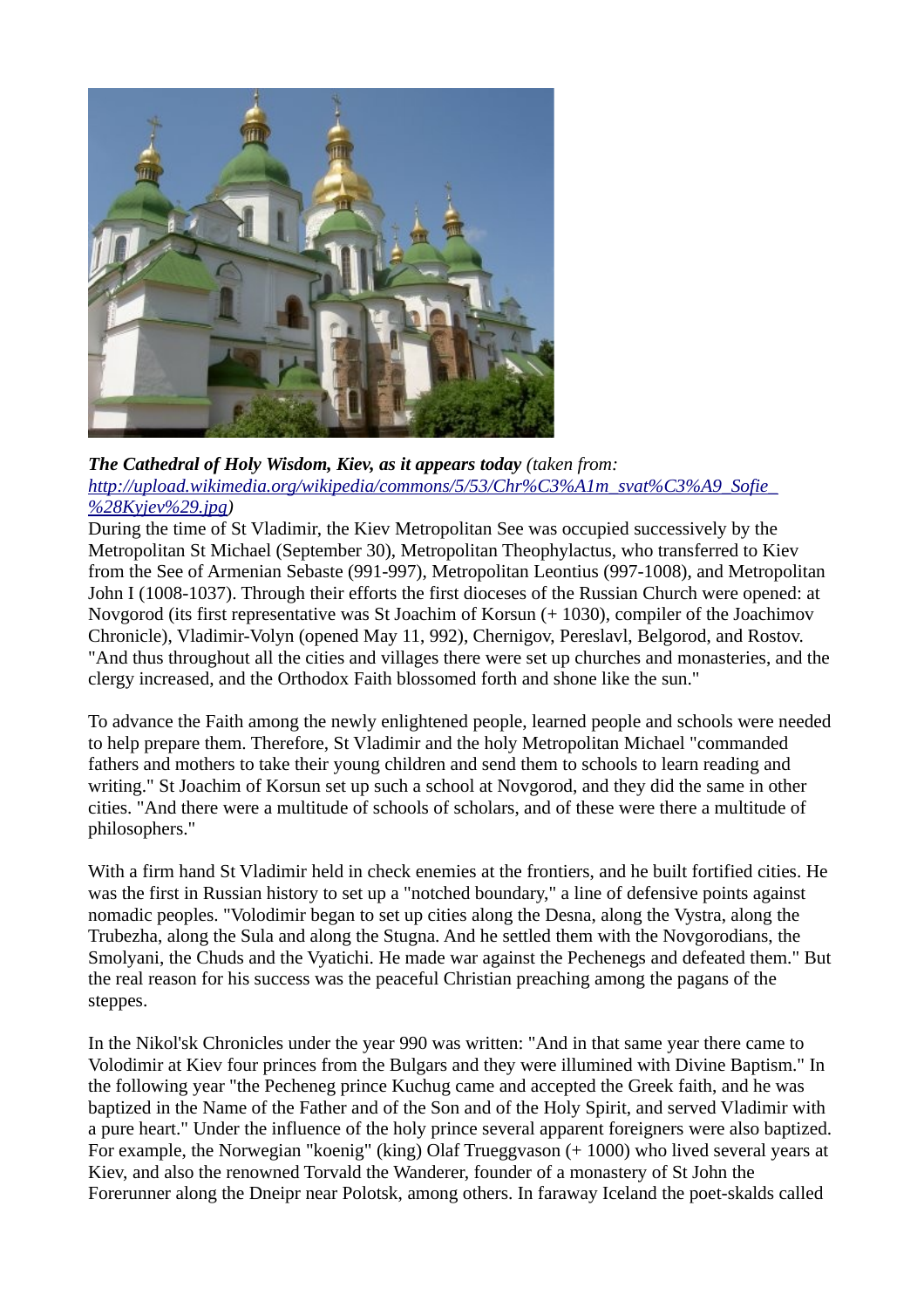God the "Protector of the Greeks and Russians."

In addition to the Christian preaching, there were the renowned feasts of St Vladimir. After Liturgy on Sundays and Church Feasts there were put out abundant feasting tables for the Kievans, they rang the bells, choirs sang praise, the "transported infirm" sang bylini-ballads and spiritual verses. On May 12, 996, for example, on the occasion of the consecration of the Tithe church, the prince "made a bright feast." He distributed goods "to many of the poor, and destitute and wanderers, and through the churches and the monasteries. To the sick and the needy he delivered through the streets casks and barrels of mead, and bread, and meat, and fish, and cheese, desiring that all might come and eat, glorifying God". Feasts were likewise celebrated in honor of the victories of Kievan warriors, and the regiments of Vladimir's retinue: of Dobrynya, Alexander Popovich, Rogda the Bold.

In the year 1007 St Vladimir transferred the relics of St Olga to the Tithe church. Four years later, in 1011, his spouse and companion in many of his undertakings, the Blessed Empress Anna, was also buried there. After her death the prince entered into a new marriage with the young daughter of the German Graf Kuno von Enningen, granddaughter of the emperor Otto the Great.

The era of St Vladimir was a crucial period for the formation of Orthodox Rus. The unification of the Slavic lands and the formation of state boundaries under the domain of the Rurikovichi resulted from a strenuous spiritual and political struggle with neighboring tribes and states. The Baptism of Rus by Orthodox Byzantium was a most important step in its self-definition as a state. The chief enemy of Vladimir became Boleslav the Brave, whose plans included the extensive unification of the West Slavic and East Slavic tribes under the aegis of Catholic Poland. This rivalry arose back when Vladimir was still a pagan: "In the year 6489 (981). Volodimir went against the Lakhs and took their cities, Peremyshl, Cherven, and other cities, which be under Rus." The final years of the tenth century are likewise filled with the wars of Vladimir and Boleslav.

After a brief lull (the first decade of the eleventh century), the "great stand-off" entered into a new phase: in the year 1013 a conspiracy against St Vladimir was discovered at Kiev. Svyatopolk the Accursed, who was married to a daughter of Boleslav, yearned for power. The instigator of the conspiracy was Boleslav's cleric, the Kolobzheg Catholic bishop Reibern.

The conspiracy of Svyatopolk and Reibern was an all-out threat to the historical existence of the Russian state and the Russian Church. St Vladimir took decisive measures. All the three involved were arrested, and Reibern soon died in prison.

St Vladimir did not take revenge on those that "opposed and hated" him. Under the pretense of feigned repentance, Svyatopolk was set free.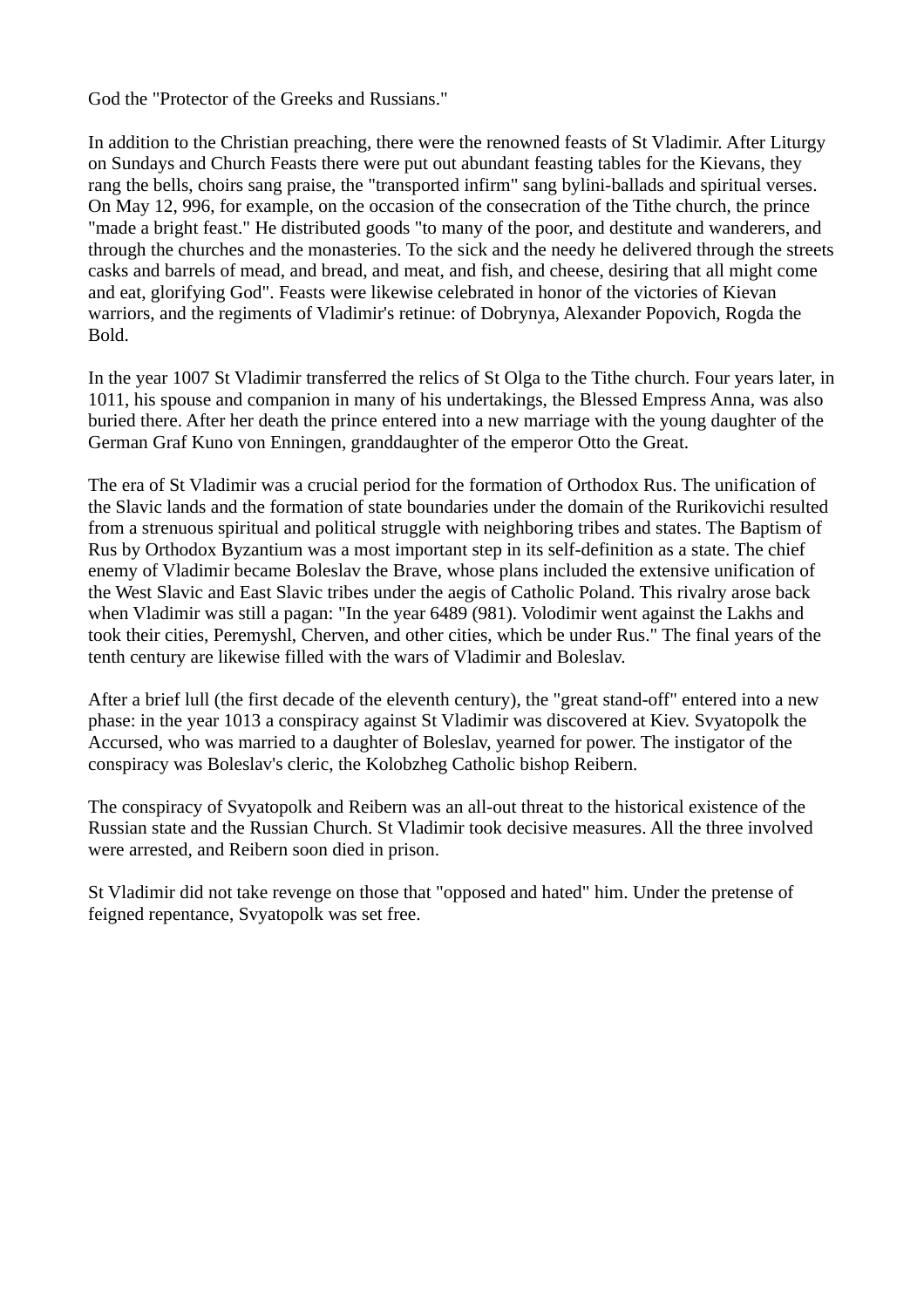

 *[Cathedral of St. Vladimir, Kiev](http://1.bp.blogspot.com/_UOJjUH2o_wM/Sl3vV3DefnI/AAAAAAAABN8/SOSfS4OEEeM/s1600-h/the+Baptism+of+the+Russians.jpg)*

*[\(taken from:](http://1.bp.blogspot.com/_UOJjUH2o_wM/Sl3vV3DefnI/AAAAAAAABN8/SOSfS4OEEeM/s1600-h/the+Baptism+of+the+Russians.jpg)  [http://upload.wikimedia.org/wikipedia/en/c/cd/Vladimirskiy\\_Sobor\\_Vintage\\_Photo.jpg](http://upload.wikimedia.org/wikipedia/en/c/cd/Vladimirskiy_Sobor_Vintage_Photo.jpg) [\)](http://1.bp.blogspot.com/_UOJjUH2o_wM/Sl3vV3DefnI/AAAAAAAABN8/SOSfS4OEEeM/s1600-h/the+Baptism+of+the+Russians.jpg)*

A new misfortune erupted in the North, at Novgorod. Yaroslav, not yet "the Wise," as he was later to be known, in the year 1010 having become ruler of Novgorod, decided to defect from his father the Great Prince of Kiev. He formed his own separate army, moving on Kiev to demand the customary tribute and tithe. The unity of the Russian land, for which St Vladimir had struggled all his life, was threatened with ruin. In both anger and in sorrow St Vladimir gave orders to "secure the dams and set the bridges," and to prepare for a campaign against Novgorod. His powers were on the decline. In the preparations for his final campaign, happily not undertaken, the Baptizer of Rus fell grievously ill and surrendered his soul to the Lord in the village of Spas-Berestov on July 15, 1015. He had ruled the Russian realm for thirty-seven years (978-1015), twenty-eight of these years after his Baptism.

Preparing for a new struggle for power and hoping for Polish assistance, and to play for time, Svyatopolk attempted to conceal the death of his father. But patriotically inclined Kievan nobles, by night, secretly removed the body of the deceased sovereign from the Berestov court, where Svyatopolk's people were guarding it, and they conveyed the body to Kiev. At theTithe church the coffin with the relics of St Vladimir was met by Kievan clergy with Metropolitan John at the head of the procession. The holy relics were placed in a marble crypt, set within the St Clement chapel of the Dormition church beside the marble crypt of Empress Anna.

The name and deeds of the holy Equal of the Apostles St Vladimir, whom the people called the Splendid Sun, is interwoven with all the successive history of the Russian Church. "Through him we too have come to worship and to know Christ, the True Life," testified St Hilarion. His deeds were continued by his sons, and grandsons and descendants, rulers of the Russian land for almost six centuries, from Yaroslav the Wise, who took the first steps towards the independent existence of the Russian Church, down to the last of the Rurikovichi, Tsar Theodore Ioannovich, under whom (in 1589) the Russian Orthodox Church became the fifth independent Patriarchate in the dyptichs of Orthodox Autocephalous Churches.